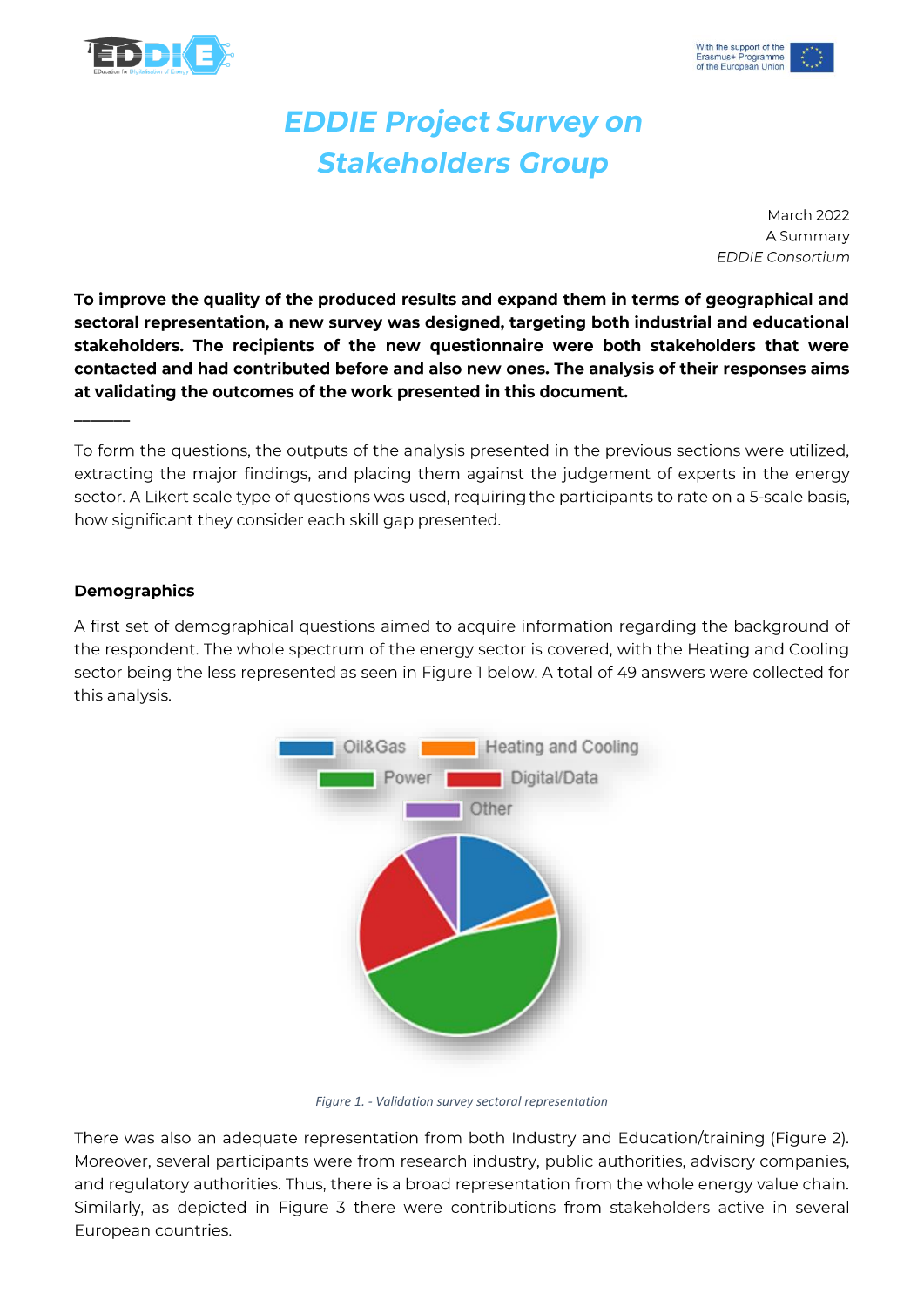



*Figure 2. - Validation survey demographics*



*Figure 3. - Validation survey geographical representation*

## **Results**

The 5-point Likert scale used in the questionnaire rendered possible to assess the level of significance the participants considered each skill gap. Scores above 3 indicate that the respondent considers significant enough the skill gap under question. As depicted in Error! Reference source not found.4 and Error! Reference source not found.5 more than 50% of all participants have rated the skill gaps with at least a score of 3, indicating that the majority of the stakeholders have identified these gaps in their area of operation, yet, some of them do not have significant impact at this point. Nevertheless, in most of the skill gaps presented, there are several participants that have attributed scores of 4 and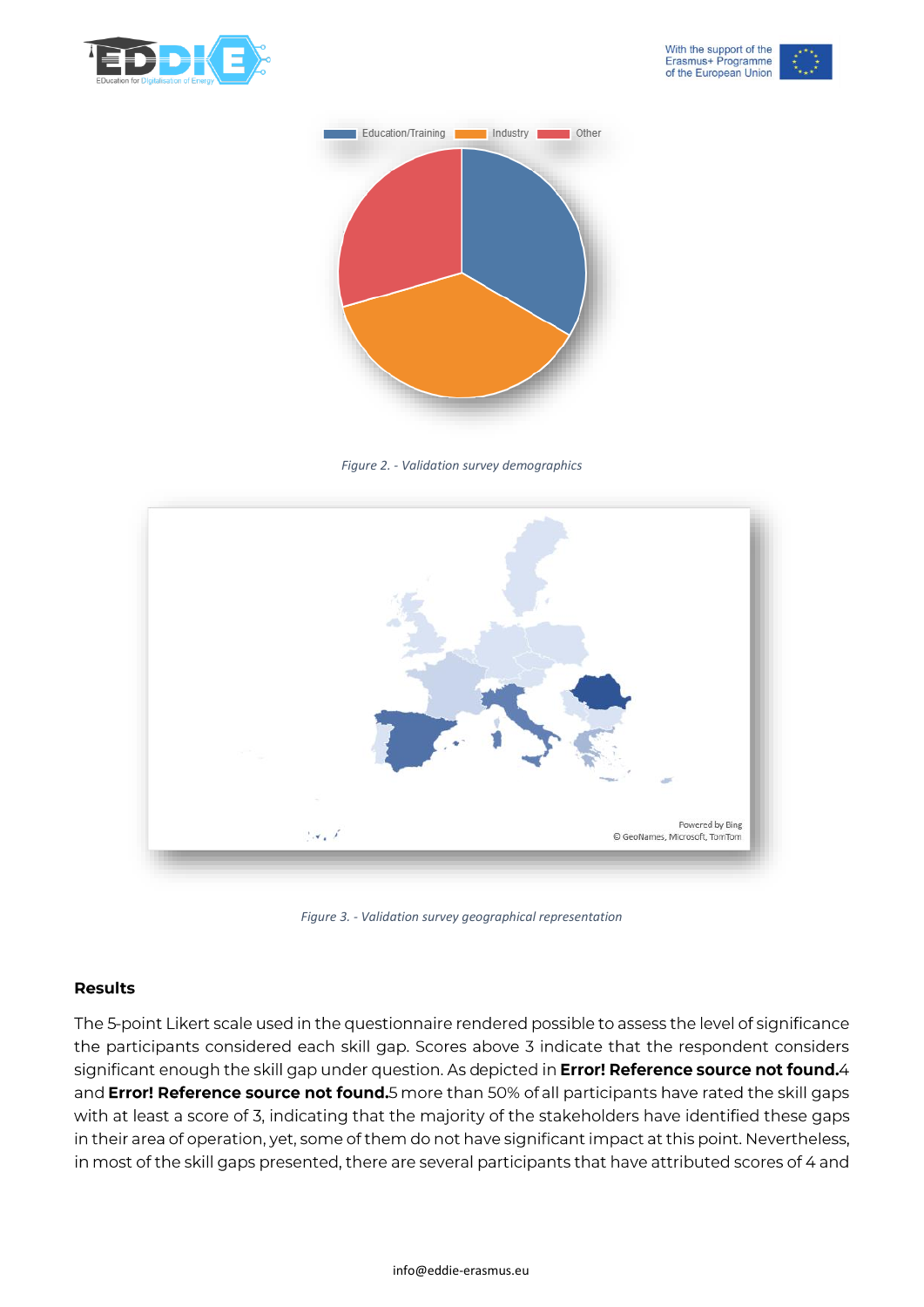

5, highlighting the importance of these gaps for a few stakeholders in the energy value chain. Data related skill gaps and cybersecurity are amongst the ones that seem to be the most impactful.



*Figure 4. - Skills gaps 1 - validation survey*



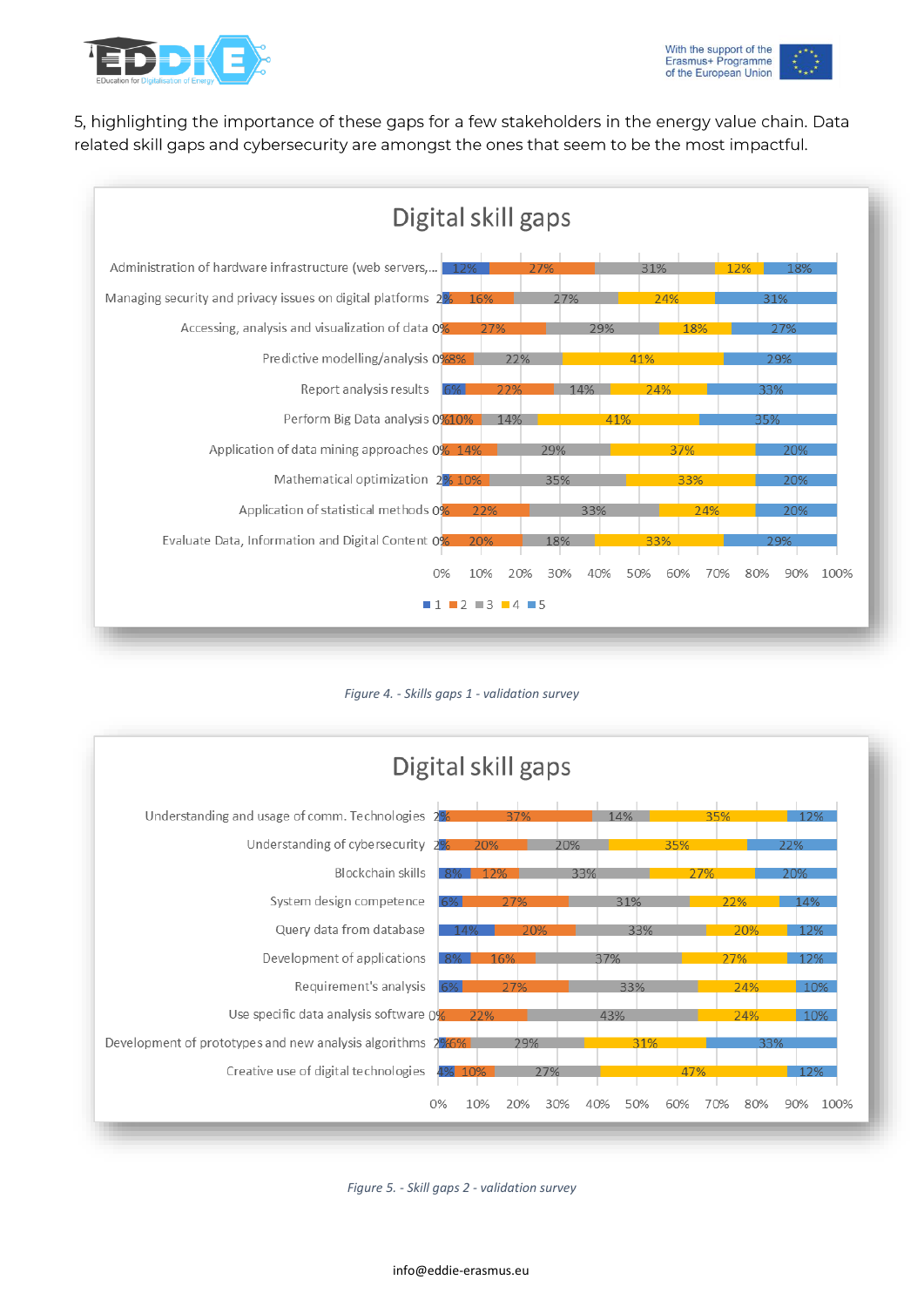

The following table, Table 1, presents the descriptive statistics analysis, with the main indicators for the skill gaps identified and used in this questionnaire. They are sorted by the mean value from the "most significant" to the least.

|                                                           |             |                   |               |                | Std.             |
|-----------------------------------------------------------|-------------|-------------------|---------------|----------------|------------------|
| <b>Skill Gap</b>                                          | <b>Mean</b> | <b>Std. Error</b> | <b>Median</b> | <b>Mode</b>    | <b>Deviation</b> |
| Perform Big Data analysis                                 | 4,00        | 0,14              | 4             | 4              | 0,96             |
| Predictive modelling/analysis                             | 3,90        | 0,13              | 4             | 4              | 0,92             |
| Development of prototypes and new analysis algorithms     | 3,86        | 0,15              | 4             | 5              | 1,02             |
| Evaluate Data, Information and Digital Content            | 3,69        | 0,16              | 4             | 4              | 1,10             |
| Managing security and privacy issues on digital platforms | 3,65        | 0,16              | 4             | 5              | 1,15             |
| Application of data mining approaches                     | 3,63        | 0,14              | 4             | 4              | 0,97             |
| Mathematical optimization                                 | 3,59        | 0,14              | 4             | 3              | 1,00             |
| Report analysis results                                   | 3,55        | 0,19              | 4             | 5              | 1,32             |
| Understanding of cybersecurity                            | 3,55        | 0,16              | 4             | 4              | 1,12             |
| Creative use of digital technologies                      | 3,53        | 0,14              | 4             | 4              | 0,98             |
| Accessing, analysis and visualization of data             | 3,45        | 0,17              | 3             | 3              | 1,16             |
| Application of statistical methods                        | 3,43        | 0,15              | 3             | 3              | 1,06             |
| <b>Blockchain skills</b>                                  | 3,39        | 0,17              | 3             | 3              | 1,19             |
| Use specific data analysis software                       | 3,22        | 0,13              | 3             | 3              | 0,92             |
| Development of applications                               | 3,18        | 0,16              | 3             | 3              | 1,11             |
| Understanding and usage of comm. Technologies             | 3,18        | 0,16              | 3             | $\overline{2}$ | 1,13             |
| System design competence                                  | 3,12        | 0,16              | 3             | 3              | 1,15             |
| Requirement's analysis                                    | 3,06        | 0,16              | 3             | 3              | 1,09             |
| Administration of hardware infrastructure                 | 2,98        | 0,18              | 3             | 3              | 1,28             |
| Query data from database                                  | 2,96        | 0,17              | 3             | 3              | 1,22             |

|  |  |  |  |  |  | Table 1. - Digital skill gaps - validation survey |  |
|--|--|--|--|--|--|---------------------------------------------------|--|
|--|--|--|--|--|--|---------------------------------------------------|--|

Similarly, as with the skill gaps, the participants were asked to rate the gaps of knowledge in a list of digital technologies, where each technology represents a set of skills and they easier for the respondents to assess. The results are presented in Figure 6 below, and it is evident that the outcomes from the previous skills become more concrete. Big Data/Data Analytics, Cybersecurity and Artificial Intelligence are the rated as the most significant gaps by the participants. Blockchain and IoT are also among the top-rated gaps in the list.